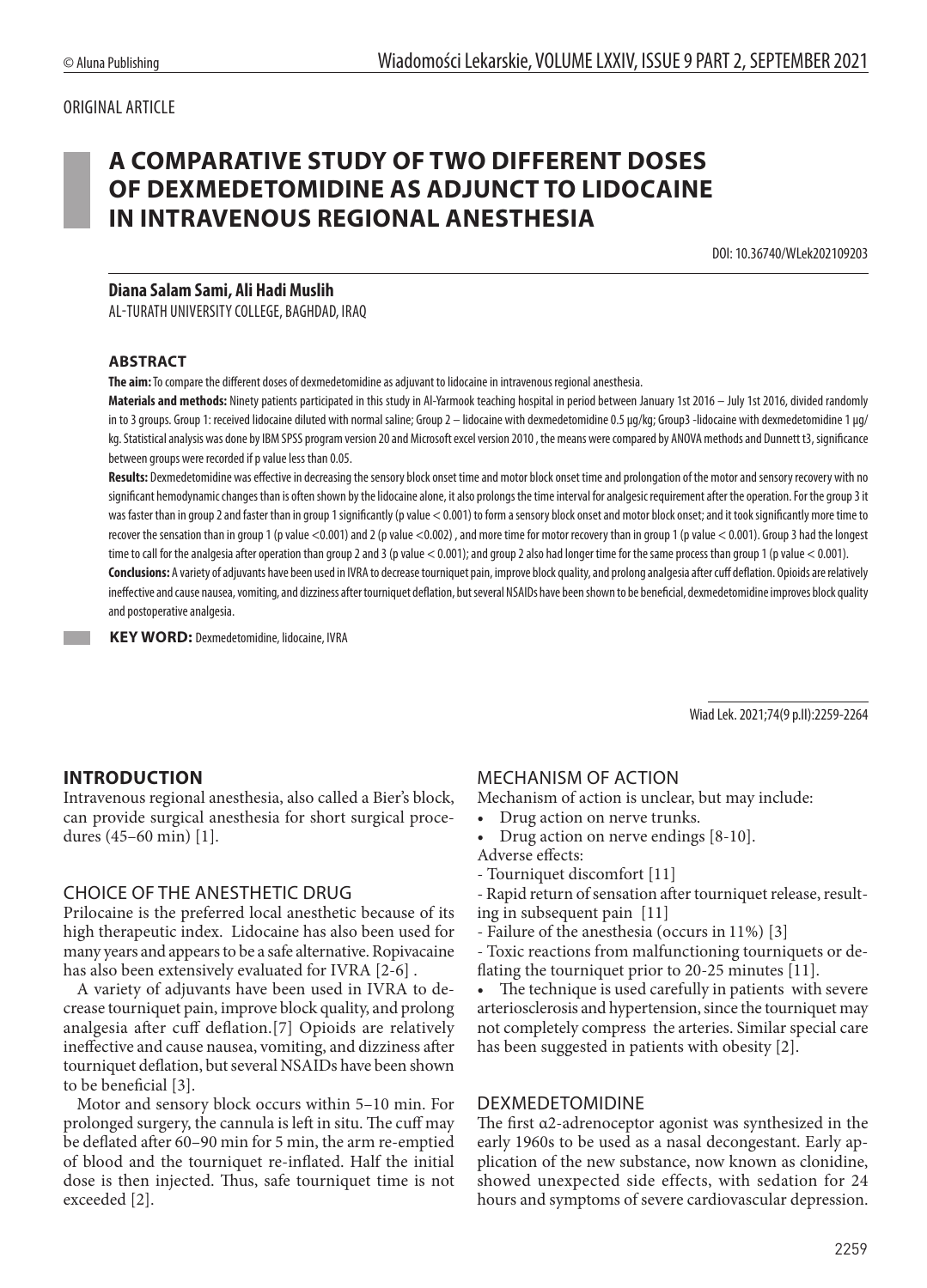[12-14]. It has recently become evident that complete anesthesia is possible by employing new, more potent α2 agonists, such as medetomidine and its stereoisomer, Dexmedetomidine [14].

# MECHANISM OF ACTION

α2-AR agonists manifest clinical effects after binding to G-Protein-coupled α2-AR, existing in three subtypes (α2A, α2B, and α2C) with each having different physiological functions and pharmacological activities. These receptor subtypes are found ubiquitously in the central, peripheral, and autonomic nervous systems, as well as in vital organs and blood vessels [15].

Dexmedetomidine is 8 to 10 times more selective towards α2-AR than clonidine [16]. Neither clonidine nor dexmedetomidine is totally selective for any of the α2-AR subtypes, but dexmedetomidine seems to have higher α2A-AR and α2C-AR affinity than clonidine [17-24].

Using a dexmedetomidine as adjuvant in regional anesthesia is still not validated. Addition of 0.5 µg/kg dexmedetomidine to lidocaine for intravenous regional anesthesia improves the quality of anesthesia and perioperative analgesia without causing side effects [25]. The effect of adding a small dose of 3 µg of intrathecal dexmedetomidine to 12 mg bupivacaine significantly prolongs sensory and motor block [25]. Dexmedetomidine confers arousable sedation with ease of orientation, anxiolysis, mild analgesia, lack of respiratory depression and hemodynamic stability at moderate doses; it also was used for sedation in difficult airway patients; during fiberoptic intubation, and for sedation of a patient with difficult airway [26]

Postoperative period: Dexmedetomidine special properties favor its use in recovery. In addition to its sympatholytic effects, analgesic effects and decreasing of shivering effect, the preservation of respiratory function allows the continuation of the dexmedetomidine infusion in the extubated, spontaneously breathing patient. The possibility of ongoing sedation and sympathetic block could be beneficial in reducing high heart rates of early postoperative ischemic eventsin high-risk patients undergoing noncardiac surgery [20, 25].

Dexmedetomidine is not recommended in patients with advanced heart block and ventricular dysfunction [15]. DA has classified it as a category C as a risk for pregnancy, so the drug should be used with extreme carefulness in pregnant women [18].

Sedation scoring systems: Ramsay scale: described in 1974. Score ranges from 1 (awake) to 6 (no response).

Motor Activity Assessment Scale (MAAS): developed for patients undergoing surgery in 1999. Score ranges from 0 (unresponsive) to 6 (dangerously agitated and uncooperative).

Richmond Agitation Sedation Score (RASS): developed in 2002. Score ranges from 5 (unrousable) to +4 (combative, dangerous ) [25-32] .

# **THE AIM**

To compare the different doses of dexmedetomidine as adjuvant to lidocaine in intravenous regional anesthesia.

# **MATERIALS AND METHODS**

After the study proposal was approved by the Iraqi scientific council of anesthetic committee, simple randomized double blinded prospective clinical trial study was carried out in 90 patients that gave informed consent to participate in this study. Patients were picked in al-Yarmook teaching hospital in the period of January 1st 2016 till July 1st 2016.

# INCLUSION CRITERIA

- Patients were of ASA I and ASA II type
- Aged 18-60 years old
- Weighting 65 100 kg

# EXCLUSION CRITERIA

- Patient refusal
- Any contraindication to any drugs used in the study

• In whom using of tourniquet was either impossible or contraindicated.

• Patient with severe peripheral vascular disease and neurological disease

• Patient with hemolytic disease, especially sickle cell anemia, epilepsy, hypertension, myocardial infarction, cardiac arrhythmias, heart block, psychiatric disorders.

Potential procedures to last for more than 60 min were also not considered.

• Therapy with adrenergic receptor antagonist, calcium channel blocker and angiotensin converting enzyme inhibitors.

All patients were prepared for intravenous regional anesthesia by putting intravenous cannula in both limbs, 22g cannula at the site to operate, monitoring of pulse rate, noninvasive blood pressure measuring, checking conscious level and ECG, double pneumatic tourniquet location in the arm proximal to the operative site, exsanguination of the operative limb done and inflation of proximal tourniquet to a value equal to twice the systolic blood pressure. Then injection of the desired solution of 40 ml (not more than 3 mg / kg of lidocaine (toxic dose)) was done.

Patients were divided randomly in to 3 groups.

Group 1: got solution 40 ml of 0.5% lidocaine diluted with normal saline.

Group 2: got 39 ml 0.5% lidocaine with dexmedetomidine 0.5 µg/kg in 1.0 ml to make final volume to 40ml.

Group3: received 39 ml 0.5% lidocaine with dexmedetomidine 1 µg/kg in 1.0 ml to make final volume to 40 ml.

The time when the patients were unable to feel the pinprick after the injection of drug was considered as the time of onset of sensory loss and the time when the patients were unable to flex or move fingers and appearance of the wrist drop after the injection of drug was considered as the time of onset of motor loss. Assessment of onset of sensory block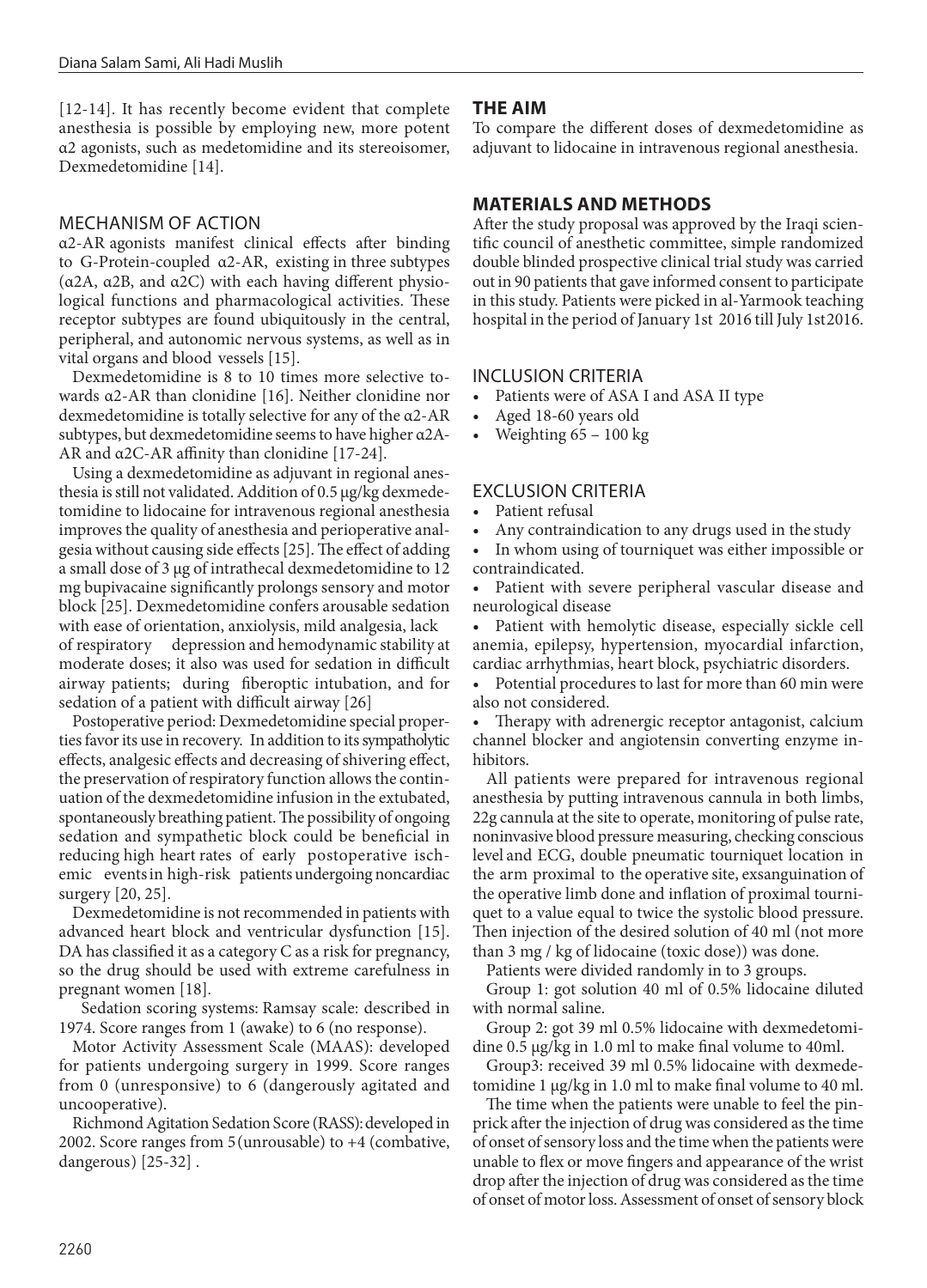| <b>Table 1.</b> Age distribution among the study groups |             |           |           |  |  |
|---------------------------------------------------------|-------------|-----------|-----------|--|--|
| Age                                                     | <b>Mean</b> | <b>SD</b> | Range     |  |  |
| Group I                                                 | 41.766      | 13.260    | $20 - 60$ |  |  |
| Group 2                                                 | 42.266      | 12.616    | $21 - 60$ |  |  |
| Group 3                                                 | 42.833      | 13.513    | $21 - 60$ |  |  |
| All groups                                              | 42.288      | 12.994    | $20 - 60$ |  |  |

#### **Table I.** Age distribution among the study groups

#### **Table II.** Distribution of the study groups according to sex

| <b>Sex</b> | <b>Male</b> | Percentage | <b>Female</b> | Percentage |
|------------|-------------|------------|---------------|------------|
| Group 1    | 20          | 66.6%      | 10            | 33.4%      |
| Group 2    | 19          | 63.3%      |               | 36.6%      |
| Group 3    | 9           | 63.3%      |               | 36.6%      |
| All groups | 58          | 64.4%      | 32            | 35.5%      |

#### **Table III.** Demographic data analysis

| <b>Dependent</b><br>variable | <b>Groups</b>  |   | <b>Means</b> | <b>Std. Error</b> | P value |
|------------------------------|----------------|---|--------------|-------------------|---------|
|                              |                | 2 | 42.260       | 3.342             | 0.998   |
|                              |                | 3 | 42.830       | 3.457             | 0.986   |
| Age                          |                |   | 41.760       | 3.342             | 0.998   |
|                              | 2              | 3 | 42.830       | 3.375             | 0.998   |
|                              |                | 2 | 82.267       | 2.408             | 0.915   |
|                              |                | 3 | 81.900       | 2.535             | 0.968   |
| Weight                       |                |   | 80.867       | 2.408             | 0.915   |
|                              | $\overline{2}$ | 3 | 81.900       | 2.090             | 0.997   |
|                              |                | 2 | 165.133      | 2.468             | 0.874   |
|                              |                | 3 | 164.667      | 2.600             | 0.955   |
| Height                       |                |   | 163.467      | 2.468             | 0.874   |
|                              | 2              | 3 | 164.667      | 2.129             | 0.995   |
|                              |                | 2 | M 19/f 11    | 0.125             | 0.991   |
|                              | 1              | 3 | M 20/f 10    | 0.125             | 0.991   |
| Gender                       |                |   | M 20/f 10    | 0.125             | 0.991   |
|                              | $\overline{2}$ | 3 | M 20/f 10    | 0.127             | 1.000   |

was evaluated by pinprick of the skin in the thenar eminence (median nerve), hypothenar eminence (ulnar nerve) and first web space (radial nerve) with further record.

Assessment of onset of motor block was evaluated by asking the patients to move fingers and the effect than was recorded.

The distal tourniquet inflated 10 min after drug administration followed by deflation of the proximal one.

The tourniquet was deflated after the operation done not less than in 30 min, by deflation for 10 sec and reinflated for 1 min 3 times in a row.

Sedation of the patient was noted during the operation (according to RASS) and till 15 min after deflation.

The need for analgesia at any time during the operation was recorded and treated by giving the patients fentanyl 1 mg / kg intra-operatively and paracetamol 1 g through intravenous infusion postoperatively.

Statistical analysis was done by IBM SPSS program version 20 and Microsoft excel version 2010 , the means were compared by ANOVA methods and Dunnett t3, significance between groups were recorded if p value less than 0.05.

#### **RESULTS**

The patients mean age in the study groups was 42.288 years old ranging from 20 to 60 years , and the distribution of the study groups according to the age is shown in table I.

The male was the most common 58 (64.44%) and the female number equaled 32 (35.55%) giving a male to female ratio of 1.8:1 , the distribution of the study groups according to sex is mentioned in table II.

The patient mean weight in all groups was 81.67 kg, and the patient mean height in all groups – 164.42 cm, the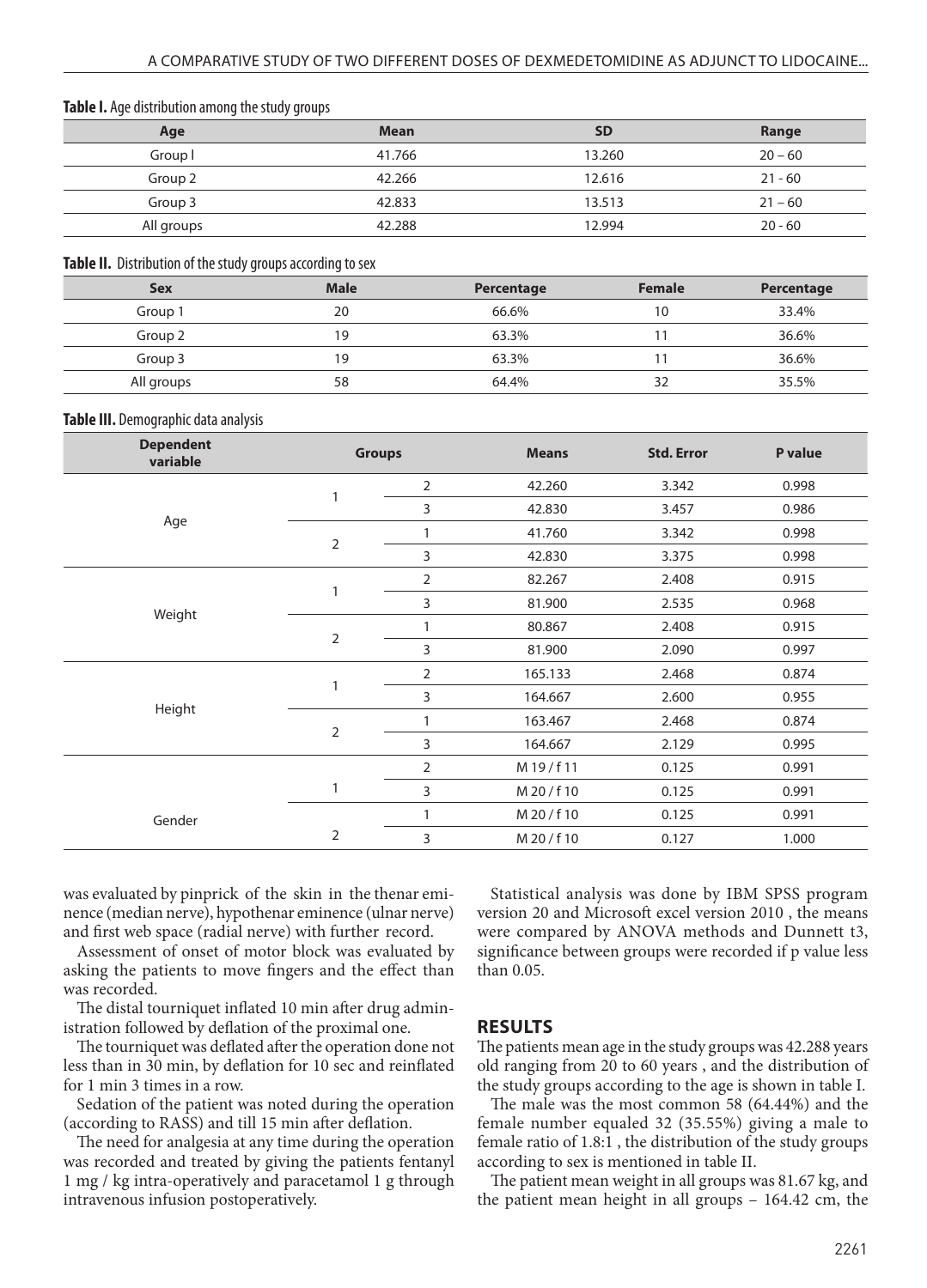**Table IV.** Comparison of onset of sensory block among the groups

| <b>Groups</b> | <b>Means</b> | <b>Std. Error</b> | <b>P</b> value |
|---------------|--------------|-------------------|----------------|
|               | 3.267        | 0.134             | < 0.001        |
|               | 1.283        | 0.154             | < 0.001        |
|               | 4.550        | 0.134             | < 0.001        |
|               | 1.283        | 0.158             | < 0.001        |

**Table V.** Comparison in onset of motor block among the groups

| <b>Groups</b> | <b>Means</b> | <b>Std. Error</b> | P value |
|---------------|--------------|-------------------|---------|
|               | 138.367      | 2.621             | < 0.001 |
|               | 201.400      | 4.394             | < 0.001 |
|               | 67.267       | 2.621             | < 0.001 |
|               | 201.400      | 4.930             | < 0.001 |

**Table VI.** Comparison in sensory recovery among the groups

|   | <b>Groups</b> | <b>Means</b> | <b>Std. Error</b> | P value |
|---|---------------|--------------|-------------------|---------|
|   |               | 7.533        | 0.249             | < 0.001 |
|   |               | 5.200        | 0.218             | < 0.001 |
| っ |               | 9.917        | 0.249             | < 0.001 |
|   |               | 7.533        | 0.247             | < 0.001 |

**Table VII.** Comparison in motor recovery among the groups

| <b>Groups</b> | <b>Means</b> | <b>Std. Error</b> | <b>P</b> Value |
|---------------|--------------|-------------------|----------------|
|               | 5.93         | 0.341             | 0.002          |
|               | 7.57         | 0.263             | < 0.001        |
|               | 4.72         | 0.263             | 0.002          |
|               | 7.57         | 0.263             | < 0.001        |

**Table VIII.** Comparison in sedation among the groups

| <b>Groups</b> | <b>Means</b> | <b>Std. Error</b> | P value |
|---------------|--------------|-------------------|---------|
|               | 7.42         | 0.343             | < 0.001 |
|               | 7.73         | 0.259             | < 0.001 |
|               | 4.67         | 0.259             | < 0.001 |
|               | 7.73         | 0.259             | 0.737   |

**Table IX.** Comparison in analgesia duration among the groups

| <b>Groups</b> | <b>Means</b> | <b>Std. Error</b> | P value |
|---------------|--------------|-------------------|---------|
|               | 0.000        | 0.104             | 0.496   |
|               | $-0.167$     | 0.125             | 0.060   |
|               | 0.133        | 0.104             | 0.496   |
|               | $-0.167$     | 0.136             | 0.533   |

distribution of the patients according to their weight and height is shown in table III.

Regarding the demographic data there were no statistical significant difference between the groups regarding the age, sex, height and weight as p value were more than 0.05 between the groups as shown in table III.

But there is a significant difference between the groups in sensory onset as the group 3 showed a statistically significant faster result than both groups 1 and 2 (p value less than 0.05) as shown in table IV.

There was also significant difference between the groups regarding the motor block onset as group 3 was the fastest in it and the group 1 was the slowest (p value more less than 0.05) as shown in table V.

There was significant differences among the groups regarding the sensory recovery time as group 3 took more time as compared with other groups for sensory recovery as shown in table VI.

There was also a significant difference among the groups regarding the motor recovery as the group 1 was the fastest one to regain the motor function and the group 3 was the least as shown in table VII.

The sedation score showed that there was no difference between the groups as the p value between the groups regarding the sedation score after the tourniquet deflation was more than 0.05 as shown in table VIII.

The duration of the analgesia differ between the groups: the group 3 was the longest in providing analgesia, followed by group 2 and then group 1; this difference was statistically significant as p value was less than 0.05 as shown in table IX.

#### **DISCUSSION**

A variety of adjuvants have been used in IVRA to decrease tourniquet pain, improve block quality, and prolong analgesia after cuff deflation [7]. As it was shown in the study, dexmedetomidine improves block quality and postoperative analgesia.[3]

The sensory block onset among the groups was fast in group 3 (1.2 min) and it was statistically significant (the fastest among the groups with p value between group 1 and 3 and group 2 and 3 was less than 0.001). The group 2 (mean sensory block onset equaled 3.2min) was faster than group 1 (mean time – 4.5 min) with a p value less than 0.001 and this was compatible with Gupta et al[35] as they show that the sensory block onset was faster in 1 µg/kg dexmedetomidine than the 0.5 µg/kg dexmedetomidine and faster than lidocaine only and this was compatible with our study.

In Rayan et al. [33-36], Memis et al. [8], Nitin et al. [37] and Nasr et al. [39]the dexmedetomidine group was significantly faster to perform sensory block than lidocaine group and this was compatible with our study.

The motor block onset time was faster in group 3 compared with group 1 and group 2 (p value less than 0.001 in both), and group 2 was significantly faster than group 1 (p value less than 0.001).

Gupta et al. show that the motor block onset was faster in 1  $\mu$ g/kg dexmedetomidine group compared to 0.5  $\mu$ g/ kg dexmedetomidine group and lidocaine group, and this was compatible with our study.

In Rayan et al. [36], Memis et al. [8], Nitin et al. [37] and Nasr et al. [39] the dexmedetomidine group was significantly faster in motor block onset than lidocaine group and compatible with our study.

The sensory recovery time for the group 1 was 4.7 min, group  $2 - 5.9$  min and for group  $3 - 7.5$  min; for the group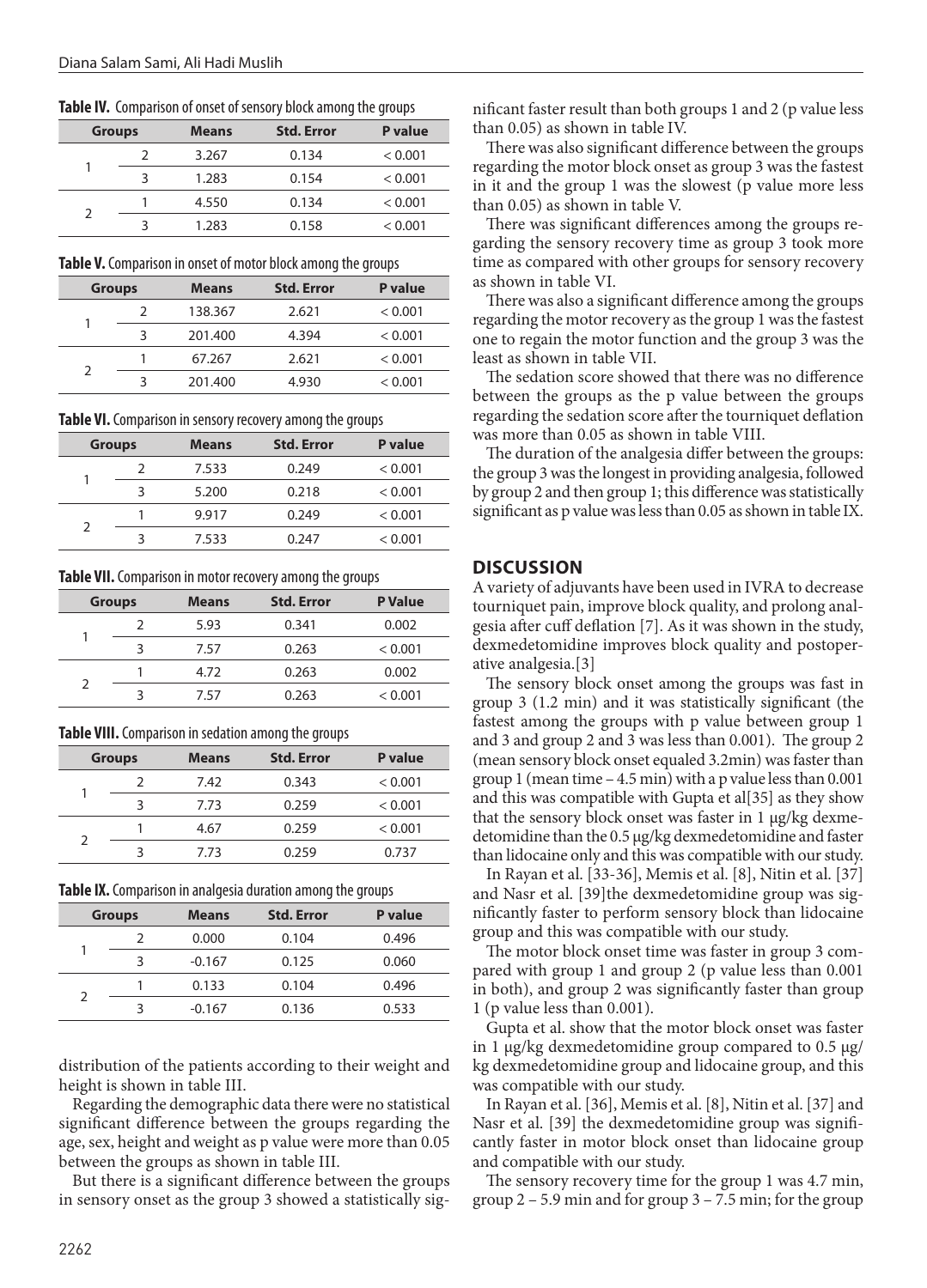3 it took significantly more time to return the sensitivity than for group 1 (p value  $< 0.001$ ) and group 2 (p value – 0.002), while for the group 2 took more time than group 1 (p value was 0.002).

In other studies, like Rayan et al. [36] , Memis et al. [8] and Nasr et al. [39] it is shown that the IVRA dexmedetomidine groups took significantly more time than lidocaine ones to return the sensitivity, and this makes them compatible with our study.

The motor recovery time in group 1 was 4.67 min, group  $2 - 7.4$  min and group  $3 - 7.7$  mi; the group 1 was the fastest one to return the motor skills function as compared with group 2 and group 3 (p value less than 0.001); there was no significant difference between group 2 and 3 (p value – 0.737).

Rayan et al. [36] , Memis et al. [8] and Nasr et al. [39] indicate that the IVRA dexmedetomidine groups took significantly more time than groups that received only lidocaine to return the motor skills , and this agrees with our study.

The sedation score in the groups shows the group 3 was the most sedated group after tourniquet deflation , but this was not statistically significant compared with group 1 and group 2.

This was compatible with Gupta et al[35] that notes there was no significant differences between two groups. In the study by Memis et al[8] , no sedation was detected while using of 0.5 µg/kg dexmedetomidine for IVRA during intra-operative or postoperative period as in our study.

In Nasr et al [39] sedation score was significantly higher after tourniquet deflation in dexmedetomidine group and lasted for 30 min and this is incompatible with our study.

In analgesia requirement time after the operation, the group 3 needed analgesia after 201 min , group 2 – after 138 min and group 1 needed it after 67 min. Group 3 had the maximum time to call for analgesia than group 1 and 2 (p value less than 0.001) and group 2 needed it more than group 1 (p value less than 0.001).

In Gupta et al. [35] the 1 µg/kg dexmedetomidine group has the longest time to have analgesia after the operation as compared with 0.5 µg/kg dexmedetomidine group as in our study.

In Rayan et al. [36], Memis et al. [8], Nitin et al. [37], and Nasr et al. [39] the IVRA dexmedetomidine group had longer time for analgesia than the lidocaine group as in our study.

# **CONCLUSIONS**

• Dexmedetomidine appeared to be effective in decreasing the sensory block onset time and motor block onset time than lidocaine with no significant hemodynamic change.

• Dexmedetomidine is effective in prolonging the motor recovery and

sensory recovery than dose of the lidocaine alone.

The analgesic requirement takes more time when using Dexmedetomidine with lidocaine in IVRA.

• Dexmedetomidine in dose of 1µg/kg was more effective than the 0.5 µg/kg dexmedetomidine in the indexes of sensory onset time, motor recovery time, sensory recovery time and analgesic requirement.

# RECOMMENDATION

We recommend using Dexmedetomidine with lidocaine as adjuvant in the IVRA, at dose 1 µg/kg.

### **REFERENCES**

- 1. Butterworth J.F., Mackey D.C., Wasnick J.D. et al. Clinical Anesthesiology 5th ed. USA. Mc Graw Hill. 2014, 1000 p.
- 2. Yentis S.M., Hirsch N.P., Ip J.K. Anaesthesia and Intensive Care A–Z An Encyclopaedia of Principles and Practice 5th ed. UK.Elsevier. 2013, 321p.
- 3. Miller R.D., Cohen N.H., Eriksson L.I. Miller's Anesthesia. Eighth ed. USA. Saunders. 2015, 2626p.
- 4. Chilvers Cr., Kinahan A., Vaghadia H. et al. Pharmacoeconomics of intravenous regional anaesthesia vs general anaesthesia for outpatient hand surgery, Can J Anaesth. 1997;44(11):1152-1156.
- 5. Niemi Tt., Neuvonen Pj., Rosenberg Ph. Comparison of ropivacaine 2 mg ml-1 and prilocaine 5 mg ml-1 for i.v. Regional anaesthesia in outpatient surgery, Br J Anaesth. 2006;96(5):640-644.
- 6. Atanassoff Pg., Ocampo Ca., Bande Mc. et al. Ropivacaine 0.2% and lidocaine 0.5% for intravenous regional anesthesia in outpatient surgery, Anesthesiology. 2001;95(3):627-631.
- 7. Choyce A., Peng P. A systematic review of adjuncts for intravenous regional anesthesia for surgical procedures, Can J Anaesth. 2002;49(1):32-45.
- 8. Memis D., Turan A., Karamanlioglu B. et al. Adding dexmedetomidine to lidocaine for intravenous regional anesthesia, Anesth Analg. 2004;98(3):835-840.
- 9. Esmaoglu A., Mizrak A., Akin A. et al. Addition of dexmedetomidine to lidocaine for intravenous regional anaesthesia, Eur J Anaesthesiol. 2005;22(6):447-451.
- 10. Beaty J.H., Kasser J.R. Rockwood and Wilkins' fractures in children1st ed . Lippincott Williams & Wilkins. 2010, 60p.
- 11. Guay J. Adverse events associated with intravenous regional anesthesia (bier block): a systematic review of complications. J Clin Anesth. 2009;21(8):585-94.
- 12. Aitkenhead A.R., Moppett I., Thompson J. Smith and Aitkenhead's textbook of anaesthesia . Elsevier health sciences. 2013, 514p.
- 13. Roberts J.R., Hedges J.R. Roberts and hedges Clinical procedures in emergency medicine 1st ed. Elsevier health sciences. 2013, 580p.
- 14. Gertler R., Brown H. C., Mitchell D. et al. Dexmedetomidine: a novel sedative-analgesic agent. BUMC. 2001; 14(1): 13–21.
- 15. Afsani N. Clinical application of dexmedetomidine. S Afr J Anaesthesiol Analg. 2010;16:50-6.
- 16. Wagner D.S., Brummett C.M. Dexmedetomidine: as safe as safe can be.Semin Anesth Perioper Med Pain. 2006;25:77-83.
- 17. Fairbanks Ca., Stone L.S., Wilcox G.L. Pharmacological profiles of alpha 2 adrenergic receptor agonists identified using genetically altered mice and isobolographic analysis. Pharmacol Ther 2009;123:224-
- 18. Kaur M, Singh Pm. Current role of dexmedetomidine in clinical anesthesia and intensive care. Anesth Essays Res 2011;5:128-33.
- 19. Venn R., Bryant A., Hall Gm., Grounds Rm. Effects of dexmedetomidine on adrenocortical function and the cardiovascular, endocrine and inflammatory responses in post-operative patients needing sedation in the intensive care unit. Br J Anaesth. 2001;86:650- 656.
- 20. Gertler R., Brown Hc., Mitchell Dh., Silvius En. Dexmedetomidine: a novelsedative-analgesic agent. Proc. 2001;14:13-21.